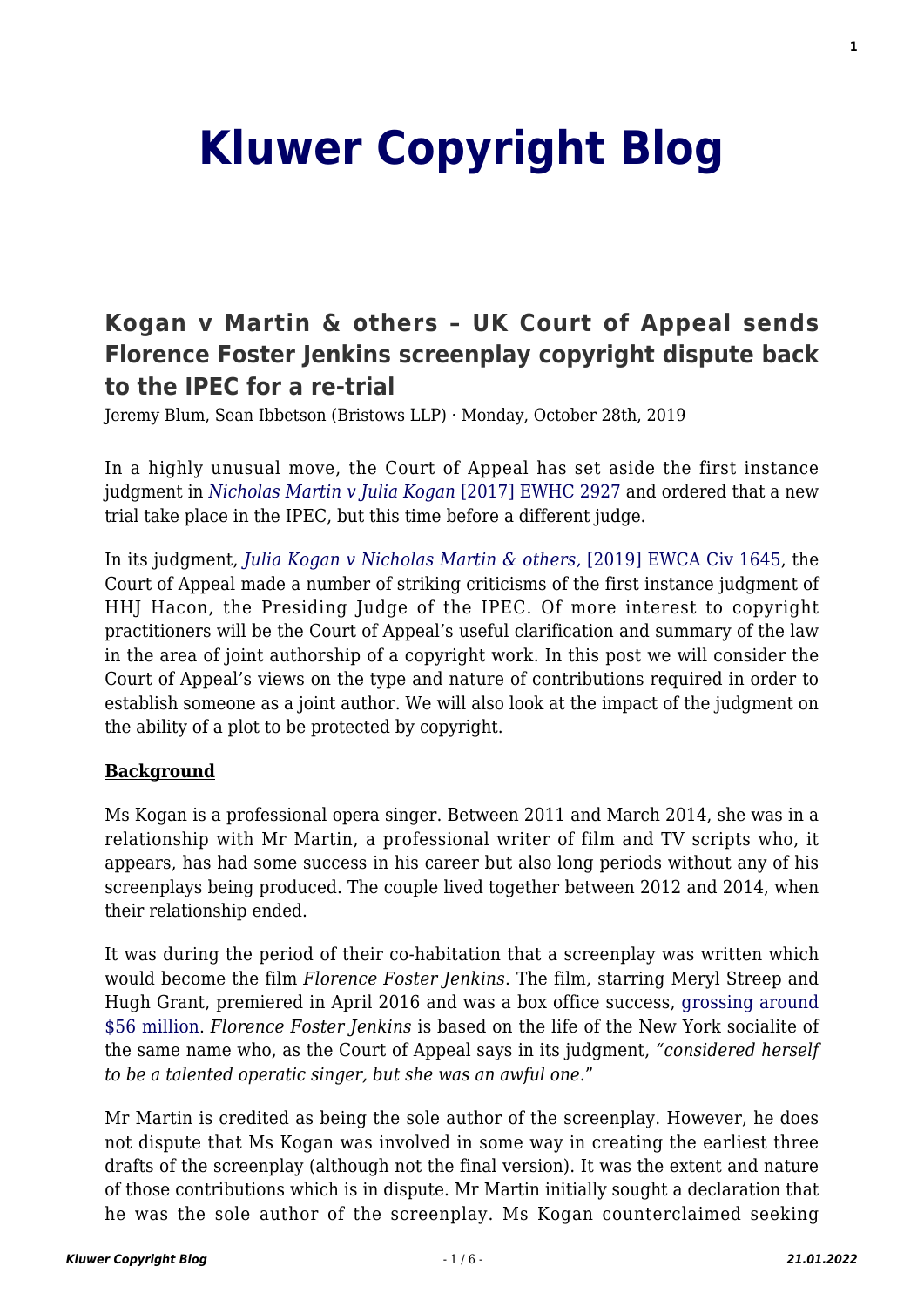recognition as a joint author. Ms Kogan also sought a variety of other remedies, including a proportion of Mr Martin's income from the film.

In 2017, the claim was heard by HHJ Hacon in the IPEC. For anyone unfamiliar with the IPEC, it is a division of the English High Court whose procedure and costs regime is intended to make it suitable for IP disputes, such as this one, which are relatively low in value and less complex than disputes which might be heard before the main Chancery Division of the High Court.

At first instance, HHJ Hacon dismissed Ms Kogan's claim to be recognised as a joint author. In doing so, HHJ Hacon concluded that *"the textual and non-textual contributions made by Ms Kogan never rose above the level of providing useful jargon, along with helpful criticism and some minor plot suggestions. Taken together they were not sufficient to qualify Ms Kogan as a joint author of the Screenplay, even had those contributions all been made in the course of a collaboration to create the Screenplay."*

Ms Hogan appealed to the Court of Appeal. In this judgment, the Court of Appeal set aside the IPEC decision and ordered that a re-trial take place.

#### **The Law**

Section 10(1) of the Copyright, Designs and Patents Act 1988 (the 'CDPA') governs works of joint authorship. It provides:

*"In this part a 'work of joint authorship' means a work produced by the collaboration of two or more authors in which the contribution of each author is not distinct from that of the other author or authors."*

The four elements of joint authorship are therefore: (a) collaboration, (b) authorship, (c) contribution and (d) non-distinctness of contribution.

In its judgment, the Court of Appeal considers the various authorities on joint authorship and assesses how these apply specifically in the context of a screenplay. The judgment then helpfully draws the strands together into an 11-step test for joint authorship, at paragraph [53] of the judgment.

Below is a summary of the 11-step analysis:

- 1. A work of joint authorship will be the product of a collaboration between all of the people who created it.
- 2. A collaboration occurs where two or more people *"undertake jointly to create the work with a common design as to its general outline, and where they share the labour of working it out"*. The first task is therefore to determine the nature of the co-operation between the putative joint authors – for example, are they genuine collaborators, or is the relationship akin to that of author and technical researcher? In the latter situation, the technical researcher *might* not be a collaborator for the purposes of s.10(1), and therefore would not qualify as a joint author.
- 3. The following will not qualify as works of joint authorship: derivative works; works where one of the putative authors only provides editorial corrections or critique; or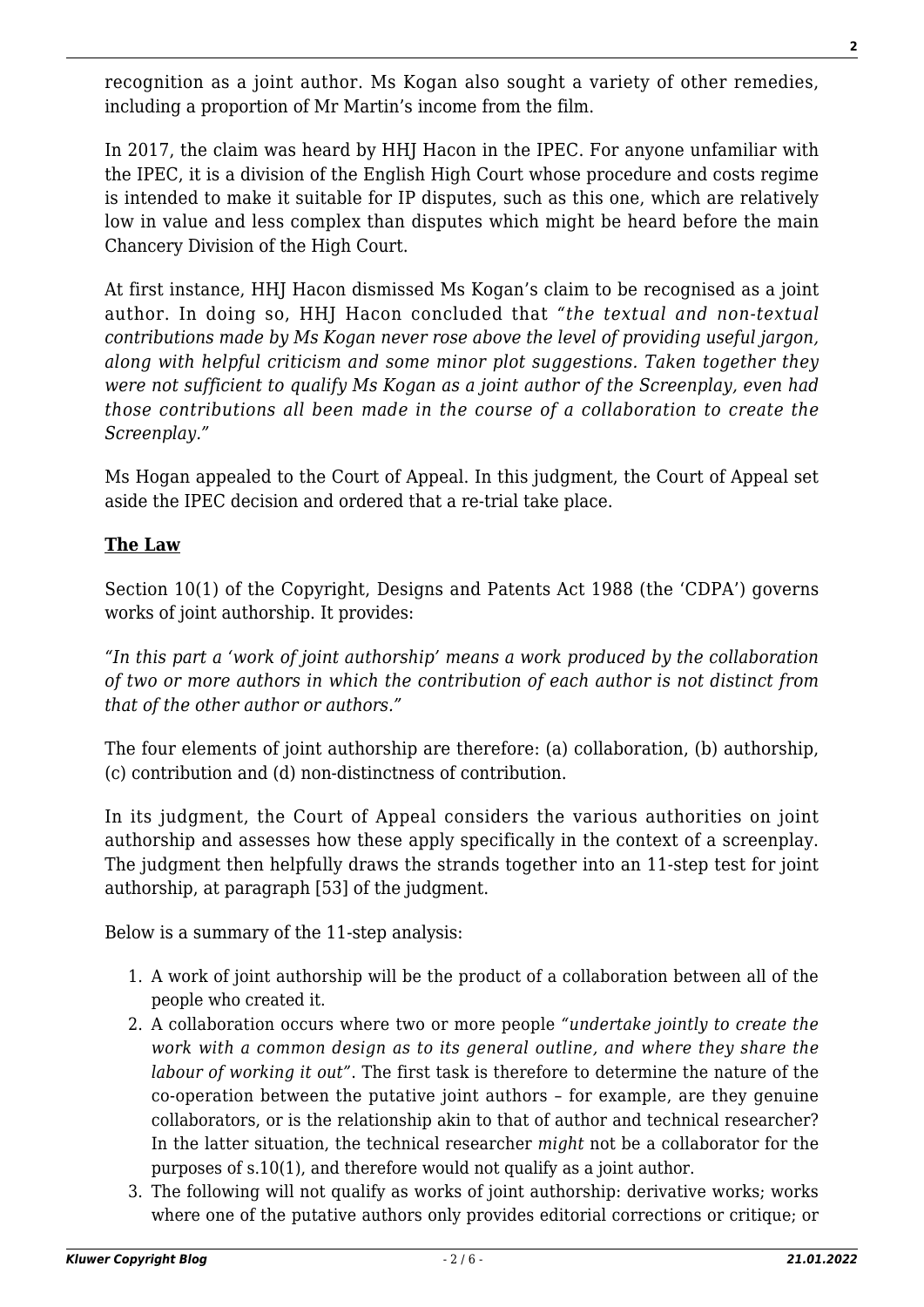where the second person only provides ad hoc suggestions of phrases or ideas, but there is no wider collaboration.

- 4. It is never enough to ask, *"who did the writing?"* For example, there may be joint authorship in a situation where one person creates the plot and the other writes the words.
- 5. A joint author must have contributed a significant amount of the skill which went into the creation of the work. This could be satisfied by a person who created, selected or gathered together the detailed concepts or emotions which the other author's words have fixed in writing.
- 6. What counts as an authorial contribution is dependent on the nature of the copyright work in question (literary, dramatic, artistic ).
- 7. The question of what level of contribution is enough shall be judged by the *Infopaq* The question is therefore whether the putative joint author has contributed elements which expressed that person's own intellectual creation. If the putative author's contribution involves the exercise of free and expressive choices, then that contribution is likely to be sufficient to qualify. On the other hand, the more restrictive the choices which were available, the less likely it will be that they satisfy the test.
- 8. The contribution of a putative joint author must not be distinct from the other contributors.
- 9. There is no further requirement that the authors must have subjectively intended to create a work of joint authorship.
- 10. The 'final arbiter' test (a situation such as the one in this case where one author has the final say on what does and does not go into the final work) may have some relevance but is certainly not conclusive.
- 11. The respective shares of joint authors are not required to be equal, but can instead reflect the relative amounts of their contributions.

The 11 steps set out above are interesting as much for the criteria which were rejected as those which have been included. In particular:

- There is no further requirement that the authors must have subjectively intended to create a work of joint authorship (see step 9 above). This was a requirement which has in some cases been seen to be relevant.
- The distinction which HHJ Hacon made in his first instance judgment between 'primary' skills required to create a copyright work and other 'secondary' skills is, in the Court of Appeal's words, *"positively unhelpful"*.

### *Ms Kogan's contributions to the screenplay*

There was conflicting evidence before HHJ Hacon as to the extent of Ms Kogan's contributions to the screenplay. Even in cases where Ms Hogan and Mr Martin agreed that she had made a contribution (such as the suggestion of technical operatic terms in certain scenes), there was a further dispute as to the impact of the language which was chosen on that scene and whether this was just 'useful jargon' or something more substantive and creative and therefore sufficient to qualify Ms Kogan as a joint author.

Whilst at first instance HHJ Hacon was dismissive of the importance of certain language suggestions which Ms Kogan had made, the Court of Appeal found that it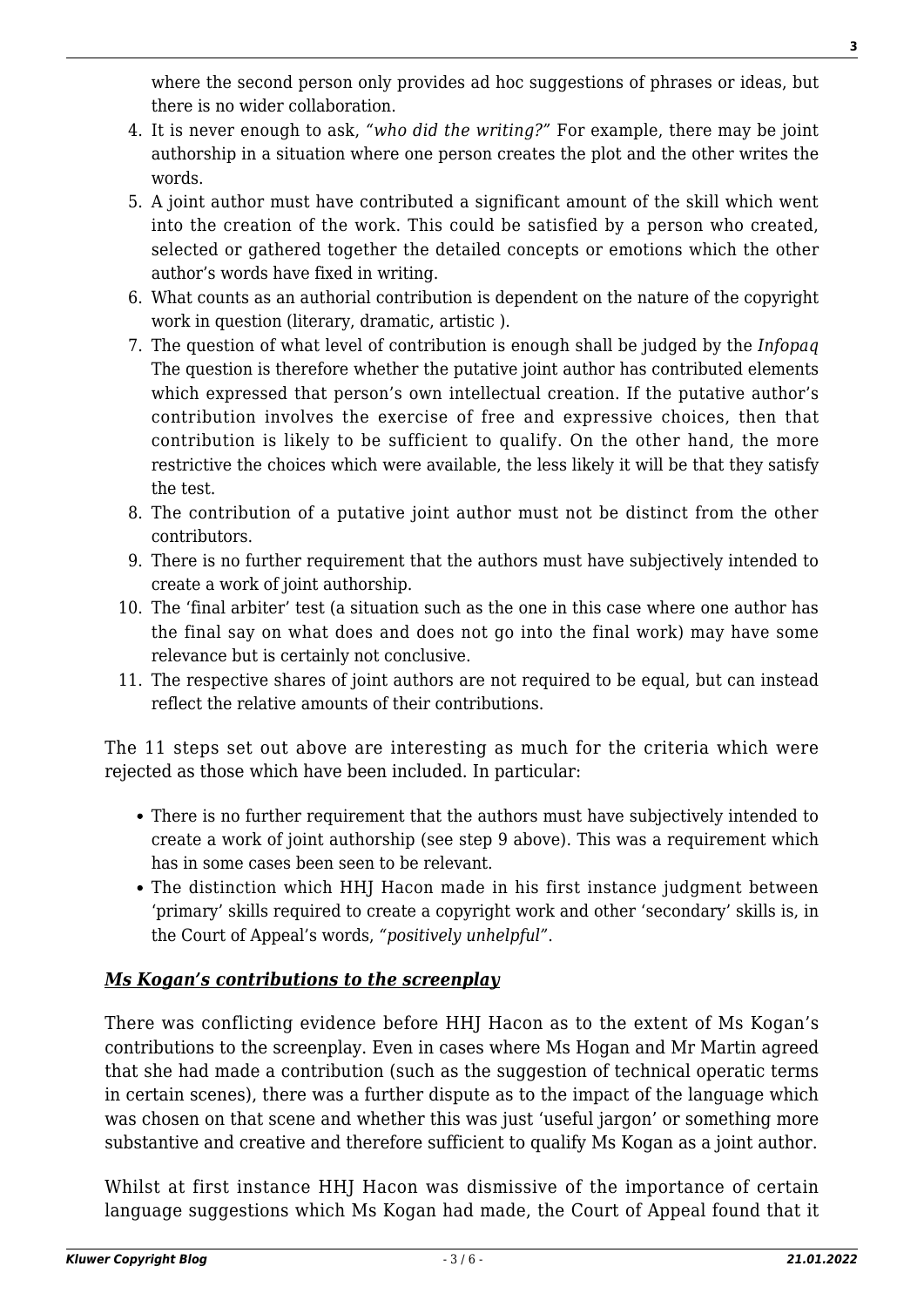was clear that in some situations the choice of certain words within a dialogue "*has an important impact on the scene*". In addition, it was clear to the Court of Appeal that Ms Kogan could have chosen from a range of expressions, but not all of these would have had the same comedic effect as the ones she chose. In other words, the Court of Appeal was open to accepting that she was exercising free and expressive choices.

The Court of Appeal's view was also that, in certain circumstances, non-textual contributions (such as the suggestion that a certain character is introduced, or that a particular song is used in a scene) might be sufficient to qualify the contributor as a joint author. It will depend, amongst other things, on (i) whether the putative authors were working together as collaborators; and (ii) whether the contributed elements express that person's own intellectual creation.

Ultimately, the Court of Appeal concluded that they did not have sufficient material before them to reach a conclusion as to whether Ms Kogan's contributions were sufficient to make her a joint author. This was in large part because the first instance judge had expressly declined to have regard to the witness evidence which he heard at trial, leaving the Court of Appeal judges without the benefit of "*essential findings of primary fact, which we are in no position to make ourselves*".

Despite this, it is difficult not to conclude from the judgment that the Court of Appeal was very tempted to reach the conclusion that Ms Kogan should be considered a joint author of the screenplay for the film. Instead, however, the parties will have to go back to the IPEC for a re-trial.

#### **Comment**

The Court of Appeal judgment is a fascinating read, particularly given the unusually frank criticism of the lower court's judgment. And for copyright practitioners, the case is interesting for two main reasons.

Firstly, the Court of Appeal has set out in clear terms the current position on the law of joint authorship of copyright works. This is a useful checklist, and the judgment sets out various points to illustrate what can otherwise feel like nebulous ideas.

The judgment is also interesting because the court's analysis of joint authorship leads it to tackle the boundary which lies at the heart of copyright subsistence between mere ideas (which are not protected by copyright) and the expression of those ideas (which can be).

In the context of a collaboration, one might assume that the suggestion that a character is introduced, or that the plot develops in a particular way, would be considered merely an idea and therefore not capable of protection. However, citing with approval the judgment of Jacob J. in *Ibcos Computers* ([1994] FSR 269), in which he said that *"the taking of a plot (i.e. the idea) of a novel or play can certainly infringe – if that plot is a substantial part of the copyright work"*, the Court of Appeal said that:

*"If copyright protection can extend to the plot of a literary work, even where the precise words of the work are not taken, then it seems to us to be logical to suppose that the skill which goes into devising the plot is properly to be regarded as part of*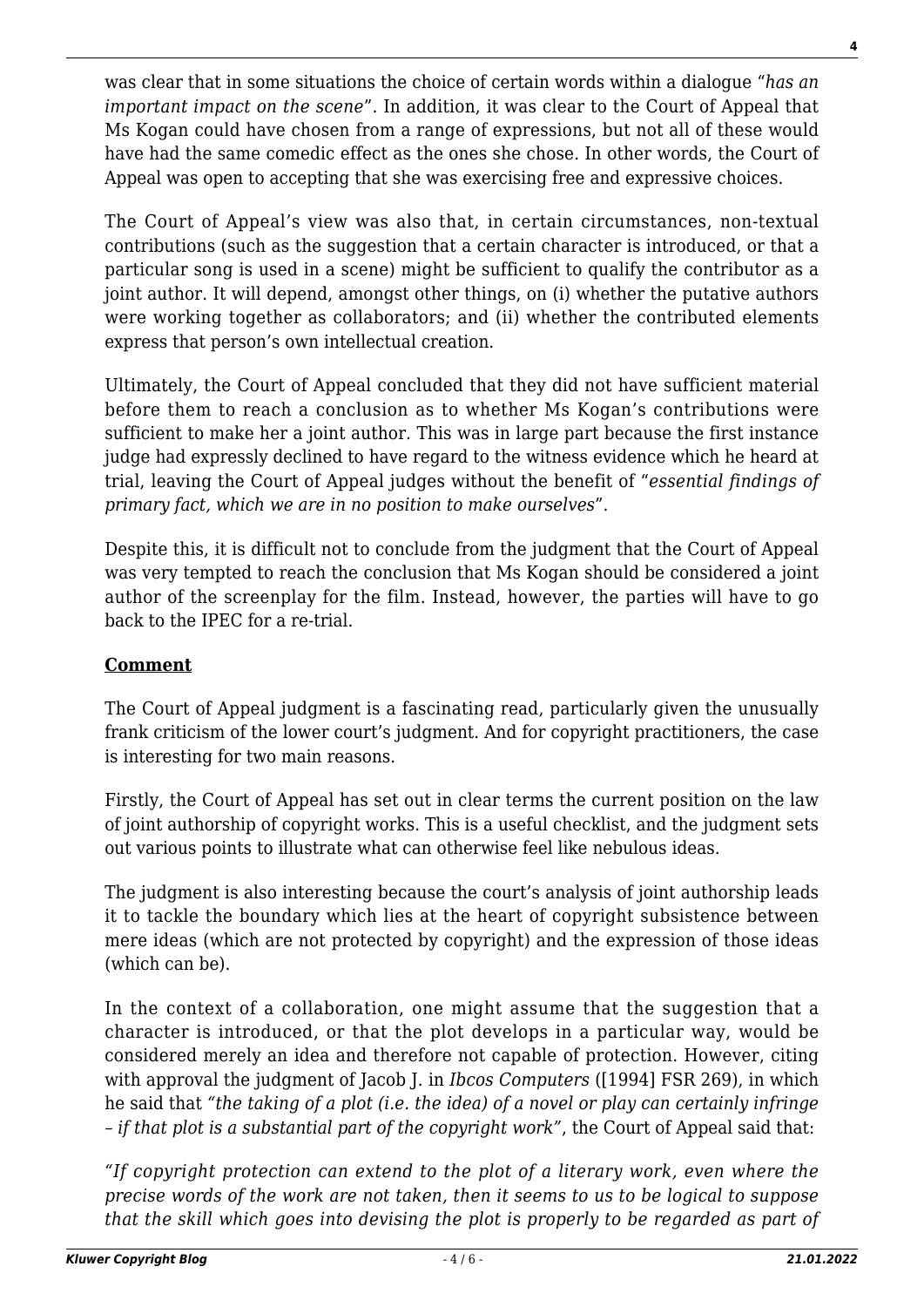*creating the work".*

The Court of Appeal therefore seems to accept that it is possible for the plot, perhaps of a novel or screenplay, to be protected separately from the written words that give effect to that plot. In a similar way, Jacob J. had said in *Ibcos Computers* that "*if the "idea" is detailed, then there may be infringement*" if it is copied. This will be a question of degree and, of course, the other requirements for copyright protection must still be satisfied. The development is interesting, however, as there are parallels to the comments which were made in *[Banner Universal Motion Pictures Ltd v](http://www.bailii.org/ew/cases/EWHC/Ch/2017/2600.html) [Endemol Shine Group Ltd & Anor](http://www.bailii.org/ew/cases/EWHC/Ch/2017/2600.html)* [\[2017\] EWHC 2600 \(Ch\),](http://www.bailii.org/ew/cases/EWHC/Ch/2017/2600.html) in which the court held that a format for a TV show can *potentially* be protected by copyright.

As a result of the Court of Appeal's judgment, it seems to us that the idea/expression dichotomy, which has been described as "*notoriously slippery*", may become even more so, and that parties will be encouraged to allege copyright subsistence in what might previously have been dismissed as mere ideas which were not capable of protection as copyright works.

### **Kluwer IP Law**

The **2021 Future Ready Lawyer survey** showed that 81% of the law firms expect to view technology as an important investment in their future ability to thrive. With Kluwer IP Law you can navigate the increasingly global practice of IP law with specialized, local and cross-border information and tools from every preferred location. Are you, as an IP professional, ready for the future?

[Learn how](https://www.wolterskluwer.com/en/solutions/kluweriplaw?utm_source=copyrightnblog&utm_medium=articleCTA&utm_campaign=article-banner) **[Kluwer IP Law](https://www.wolterskluwer.com/en/solutions/kluweriplaw?utm_source=copyrightnblog&utm_medium=articleCTA&utm_campaign=article-banner)** [can support you.](https://www.wolterskluwer.com/en/solutions/kluweriplaw?utm_source=copyrightnblog&utm_medium=articleCTA&utm_campaign=article-banner)

*To make sure you do not miss out on regular updates from the Kluwer Copyright Blog, please subscribe [here.](http://copyrightblog.kluweriplaw.com/newsletter)*